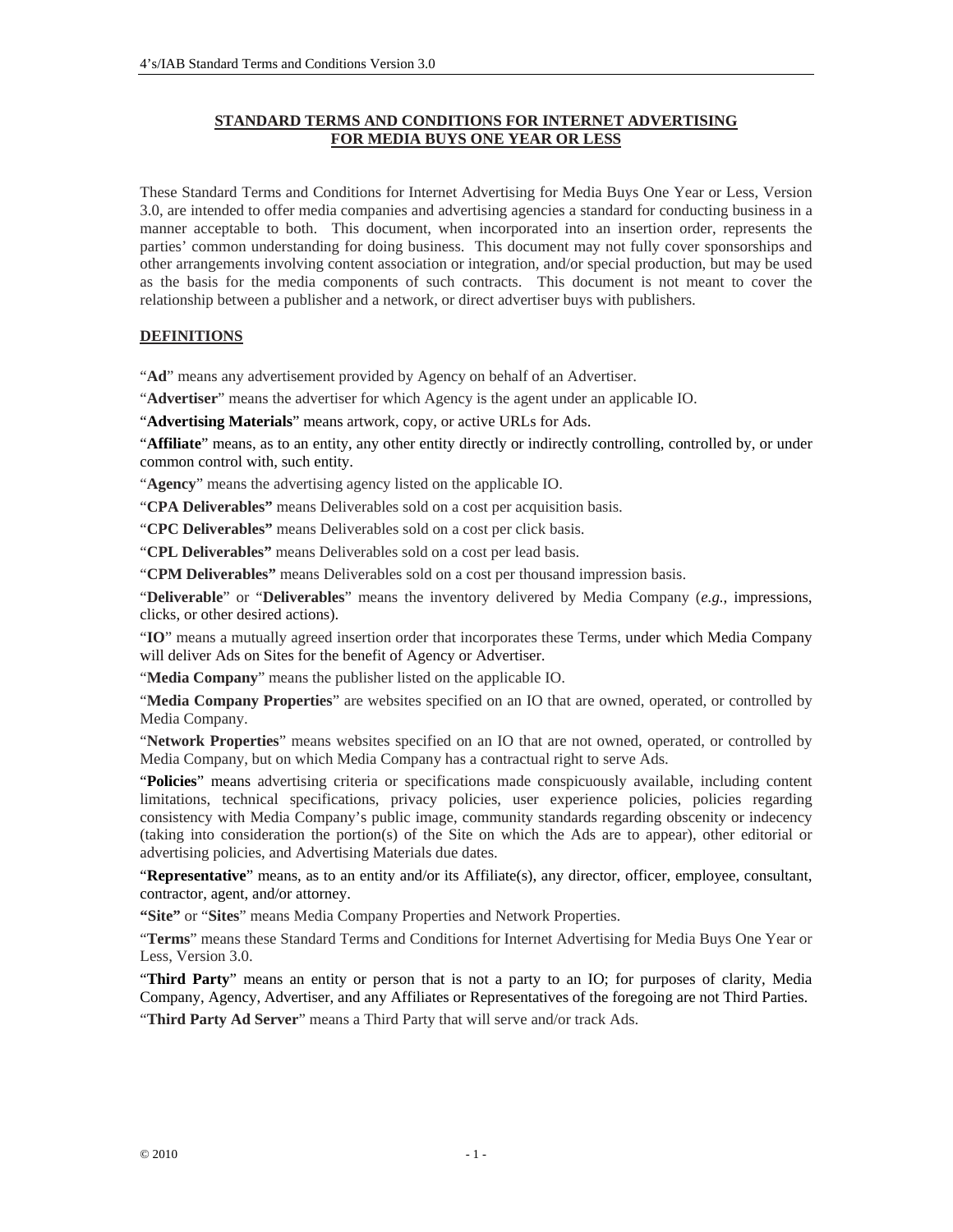#### **I. INSERTION ORDERS AND INVENTORY AVAILABILITY**

- a. IO Details. From time to time, Media Company and Agency may execute IOs that will be accepted as set forth in Section I(b). As applicable, each IO will specify: (i) the type(s) and amount(s) of Deliverables, (ii) the price(s) for such Deliverables, (iii) the maximum amount of money to be spent pursuant to the IO, (iv) the start and end dates of the campaign, and (v) the identity of and contact information for any Third Party Ad Server. Other items that may be included are, but are not limited to, reporting requirements, any special Ad delivery scheduling and/or Ad placement requirements, and specifications concerning ownership of data collected.
- b. Availability; Acceptance. Media Company will make commercially reasonable efforts to notify Agency within two (2) business days of receipt of an IO signed by Agency if the specified inventory is not available. Acceptance of the IO and these Terms will be deemed the earlier of (i) written (which, unless otherwise specified, for purposes of these Terms, will include paper, fax, or e-mail communication) approval of the IO by Media Company and Agency, or (ii) the display of the first Ad impression by Media Company, unless otherwise agreed on the IO. Notwithstanding the foregoing, modifications to the originally submitted IO will not be binding unless approved in writing by both Media Company and Agency.
- c. Revisions. Revisions to accepted IOs will be made in writing and acknowledged by the other party in writing.

#### **II. AD PLACEMENT AND POSITIONING**

- a. Compliance with IO. Media Company will comply with the IO, including all Ad placement restrictions, and, except as set forth in Section VI(c), will create a reasonably balanced delivery schedule. Media Company will provide, within the scope of the IO, an Ad to the Site specified on the IO when such Site is visited by an Internet user. Any exceptions will be approved by Agency in writing.
- b. Changes to Site. Media Company will use commercially reasonable efforts to provide Agency at least 10 business days prior notification of any material changes to the Site that would materially change the target audience or materially affect the size or placement of the Ad specified on the applicable IO. Should such a modification occur with or without notice, as Agency's and Advertiser's sole remedy for such change, Agency may cancel the remainder of the affected placement without penalty within the 10-day notice period. If Media Company has failed to provide such notification, Agency may cancel the remainder of the affected placement within 30 days of such modification and, in such case, will not be charged for any affected Ads delivered after such modification.
- c. Technical Specifications. Media Company will submit or otherwise make electronically accessible to Agency final technical specifications within two (2) business days of the acceptance of an IO. Changes by Media Company to the specifications of already-purchased Ads after that two (2) business day period will allow Advertiser to suspend delivery of the affected Ad for a reasonable time (without impacting the end date, unless otherwise agreed by the parties) in order to (i) send revised Advertising Materials; (ii) request that Media Company resize the Ad at Media Company's cost, and with final creative approval of Agency, within a reasonable time period to fulfill the guaranteed levels of the IO; (iii) accept a comparable replacement; or (iv) if the parties are unable to negotiate an alternate or comparable replacement in good faith within five (5) business days, immediately cancel the remainder of the affected placement without penalty.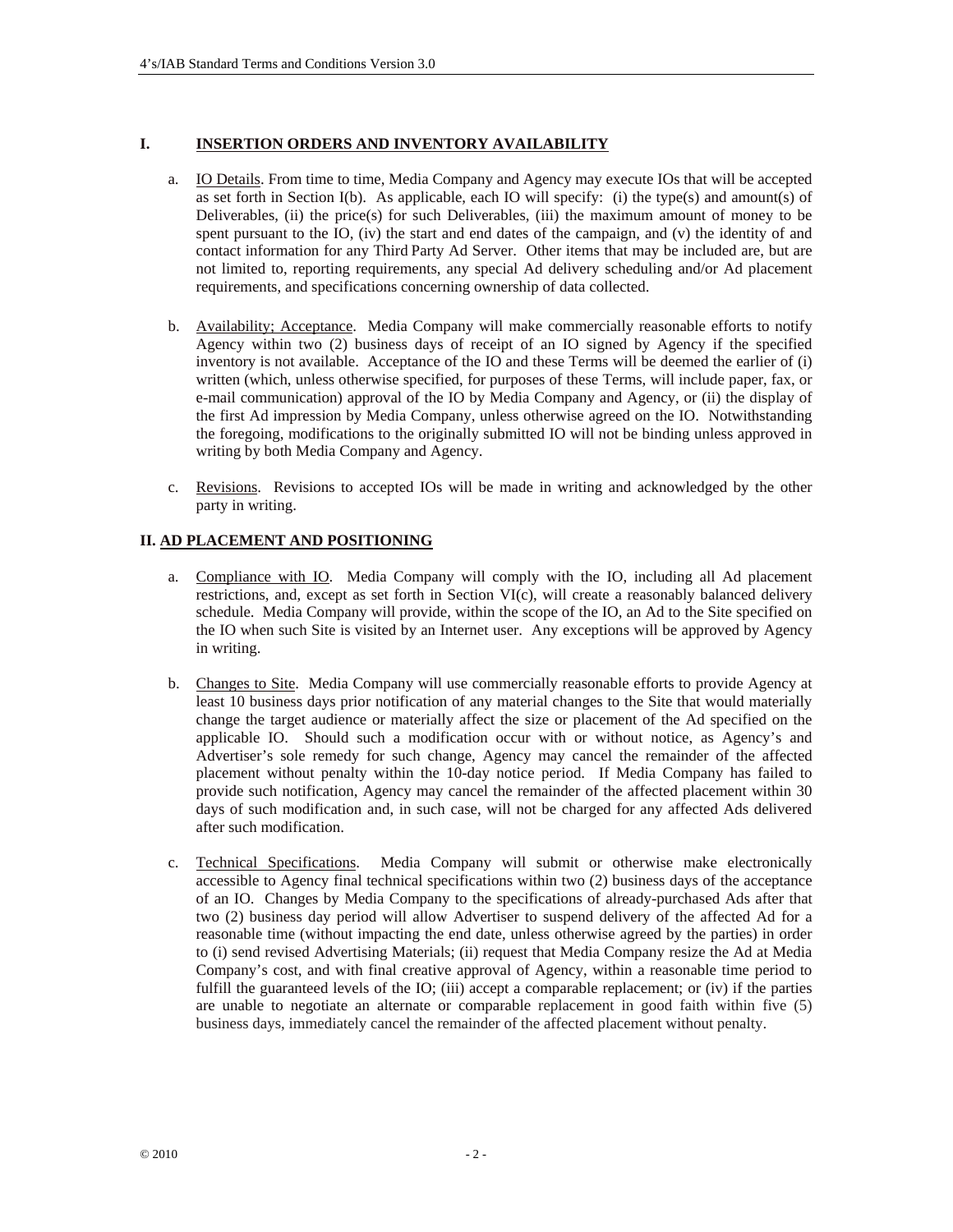d. Editorial Adjacencies. Media Company acknowledges that certain Advertisers may not want their Ads placed adjacent to content that promotes pornography, violence, or the use of firearms, contains obscene language, or falls within another category stated on the IO ("**Editorial Adjacency Guidelines**"). Media Company will use commercially reasonable efforts to comply with the Editorial Adjacency Guidelines with respect to Ads that appear on Media Company Properties, although Media Company will at all times retain editorial control over the Media Company Properties. For Ads shown on Network Properties, Media Company and Agency agree that Media Company's sole responsibilities with respect to compliance with these Editorial Adjacency Guidelines will be to obtain contractual representations from its participating network publishers that such publishers will comply with Editorial Adjacency Guidelines on all Network Properties and to provide the remedy specified below to Agency with respect to violations of Editorial Adjacency Guidelines on Network Properties. Should Ads appear in violation of the Editorial Adjacency Guidelines, Advertiser's sole and exclusive remedy is to request in writing that Media Company remove the Ads and provide makegoods or, if no makegood can be agreed upon, issue a credit to Advertiser equal to the value of such Ads, or not bill Agency for such Ads. In cases where a makegood and a credit can be shown to be commercially infeasible for the Advertiser, Agency and Media Company will negotiate an alternate solution. After Agency notifies Media Company that specific Ads are in violation of the Editorial Adjacency Guidelines, Media Company will make commercially reasonable efforts to correct such violation within 24 hours. If such correction materially and adversely impacts such IO, Agency and Media Company will negotiate in good faith mutually agreed changes to such IO to address such impacts. Notwithstanding the foregoing, Agency and Advertiser each acknowledge and agree that no Advertiser will be entitled to any remedy for any violation of the Editorial Adjacency Guidelines resulting from: (i) Ads placed at locations other than the Sites, or (ii) Ads displayed on properties that Agency or Advertiser is aware, or should be aware, may contain content in potential violation of the Editorial Adjacency Guidelines.

For any page on the Site that primarily consists of user-generated content, the preceding paragraph will not apply. Instead, Media Company will make commercially reasonable efforts to ensure that Ads are not placed adjacent to content that violates the Site's terms of use. Advertiser's and Agency's sole remedy for Media Company's breach of such obligation will be to submit written complaints to Media Company, which will review such complaints and remove user-generated content that Media Company, in its sole discretion, determines is objectionable or in violation of such Site's terms of use.

#### **III. PAYMENT AND PAYMENT LIABILITY**

a. Invoices. The initial invoice will be sent by Media Company upon completion of the first month's delivery, or within 30 days of completion of the IO, whichever is earlier. Invoices will be sent to Agency's billing address as set forth on the IO and will include information reasonably specified by Agency, such as the IO number, Advertiser name, brand name or campaign name, and any number or other identifiable reference stated as required for invoicing on the IO. All invoices (other than corrections of previously provided invoices) pursuant to the IO will be sent within 90 days of delivery of all Deliverables. Media Company acknowledges that failure by Media Company to send an invoice within such period may cause Agency to be contractually unable to collect payment from the Advertiser. If Media Company sends the invoice after the 90-day period and the Agency either has not received the applicable funds from the Advertiser or does not have the Advertiser's consent to dispense such funds, Agency will use commercially reasonable efforts to assist Media Company in collecting payment from the Advertiser or obtaining Advertiser's consent to dispense funds.

Upon request from the Agency, Media Company should provide proof of performance for the invoiced period, which may include access to online or electronic reporting, as addressed in these Terms, subject to the notice and cure provisions of Section IV. Media Company should invoice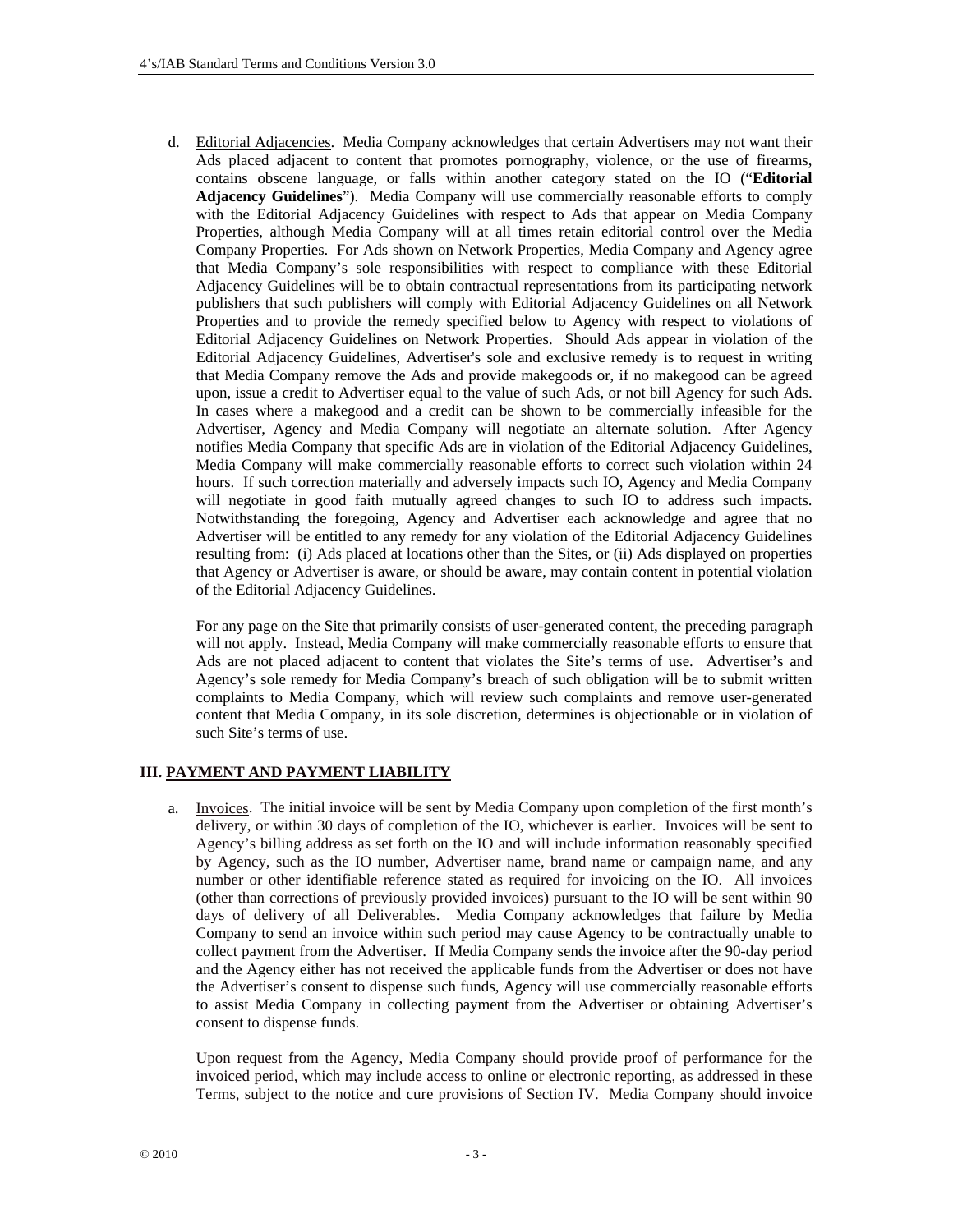Agency for the services provided on a calendar-month basis with the net cost (*i.e.*, the cost after subtracting Agency commission, if any) based on actual delivery, flat-fee, or based on prorated distribution of delivery over the term of the IO, as specified on the applicable IO.

- b. Payment Date. Agency will make payment 30 days from its receipt of invoice, or as otherwise stated in a payment schedule set forth on the IO. Media Company may notify Agency that it has not received payment in such 30-day period and whether it intends to seek payment directly from Advertiser pursuant to Section III(c), below, and Media Company may do so five  $(5)$  business days after providing such notice.
- c. Payment Liability. Unless otherwise set forth by Agency on the IO, Media Company agrees to hold Agency liable for payments solely to the extent proceeds have cleared from Advertiser to Agency for Ads placed in accordance with the IO. For sums not cleared to Agency, Media Company agrees to hold Advertiser solely liable. Media Company understands that Advertiser is Agency's disclosed principal and Agency, as agent, has no obligations relating to such payments, either joint or several, except as specifically set forth in this Section III(c) and Section  $X(c)$ .

Agency agrees to make every reasonable effort to collect and clear payment from Advertiser on a timely basis.

Agency's credit is established on a client-by-client basis.

If Advertiser proceeds have not cleared for the IO, other advertisers from Agency will not be prohibited from advertising on the Site due to such non-clearance if such other advertisers' credit is not in question.

Upon request, Agency will make available to Media Company written confirmation of the relationship between Agency and Advertiser. This confirmation should include, for example, Advertiser's acknowledgement that Agency is its agent and is authorized to act on its behalf in connection with the IO and these Terms. In addition, upon the request of Media Company, Agency will confirm whether Advertiser has paid to Agency in advance funds sufficient to make payments pursuant to the IO.

If Advertiser's or Agency's credit is or becomes impaired, Media Company may require payment in advance.

# **IV. REPORTING**

- a. Confirmation of Campaign Initiation. Media Company will, within two (2) business days of the start date on the IO, provide confirmation to Agency, either electronically or in writing, stating whether the components of the IO have begun delivery.
- b. Media Company Reporting. If Media Company is serving the campaign, Media Company will make reporting available at least as often as weekly, either electronically or in writing, unless otherwise specified on the IO. Reports will be broken out by day and summarized by creative execution, content area (Ad placement), impressions, clicks, spend/cost, and other variables as may be defined on the IO (*e.g.*, keywords).

Once Media Company has provided the online or electronic report, it agrees that Agency and Advertiser are entitled to reasonably rely on it, subject to provision of Media Company's invoice for such period.

c. Makegoods for Reporting Failure. If Media Company fails to deliver an accurate and complete report by the time specified, Agency may initiate makegood discussions pursuant to Section VI, below.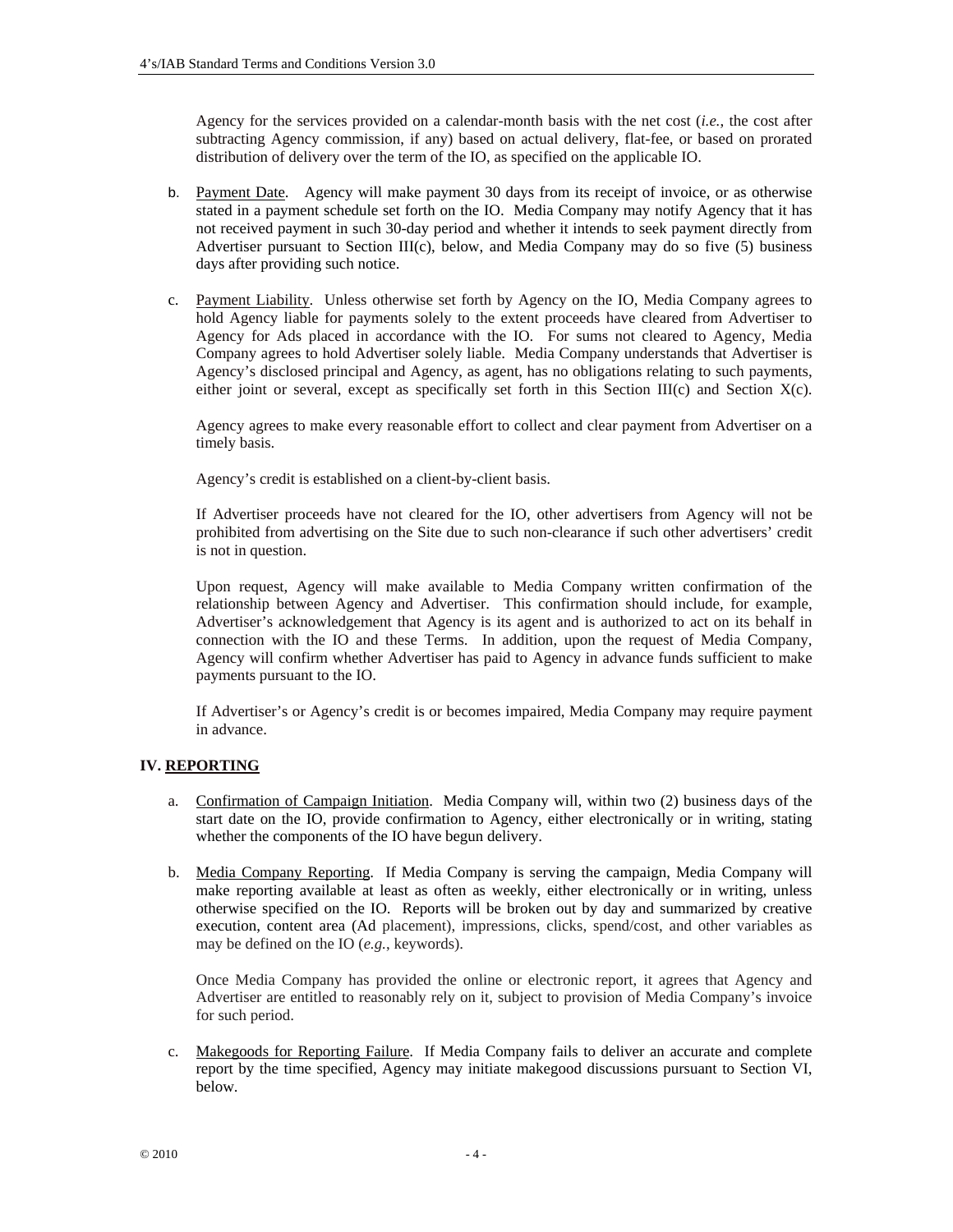If Agency informs Media Company that Media Company has delivered an incomplete or inaccurate report, or no report at all, Media Company will cure such failure within five (5) business days of receipt of such notice. Failure to cure may result in nonpayment for all activity for which data is incomplete or missing until Media Company delivers reasonable evidence of performance; such report will be delivered within 30 days of Media Company's knowledge of such failure or, absent such knowledge, within 180 days of delivery of all Deliverables.

# **V. CANCELLATION AND TERMINATION**

- a. Without Cause. Unless designated on the IO as non-cancelable, Advertiser may cancel the entire IO, or any portion thereof, as follows:
	- i. With 14 days' prior written notice to Media Company, without penalty, for any guaranteed Deliverable, including, but not limited to, CPM Deliverables. For clarity and by way of example, if Advertiser cancels the guaranteed portions of the IO eight (8) days prior to serving of the first impression, Advertiser will only be responsible for the first six (6) days of those Deliverables.
	- ii. With seven (7) days' prior written notice to Media Company, without penalty, for any non-guaranteed Deliverable, including, but not limited to, CPC Deliverables, CPL Deliverables, or CPA Deliverables, as well as some non-guaranteed CPM Deliverables.
	- iii. With 30 days' prior written notice to Media Company, without penalty, for any flat feebased or fixed-placement Deliverable, including, but not limited to, roadblocks, timebased or share-of-voice buys, and some types of cancelable sponsorships.
	- iv. Advertiser will remain liable to Media Company for amounts due for any custom content or development ("**Custom Material**") provided to Advertiser or completed by Media Company or its third-party vendor prior to the effective date of termination. For IOs that contemplate the provision or creation of Custom Material, Media Company will specify the amounts due for such Custom Material as a separate line item. Advertiser will pay for such Custom Material within 30 days from receiving an invoice therefore.
- b. For Cause. Either Media Company or Agency may terminate an IO at any time if the other party is in material breach of its obligations hereunder, which breach is not cured within 10 days after receipt of written notice thereof from the non-breaching party, except as otherwise stated in these Terms with regard to specific breaches. Additionally, if Agency or Advertiser breaches its obligations by violating the same Policy three times (and such Policy was provided to Agency or Advertiser) and receives timely notice of each such breach, even if Agency or Advertiser cures such breaches, then Media Company may terminate the IO or placements associated with such breach upon written notice. If Agency or Advertiser does not cure a violation of a Policy within the applicable 10-day cure period after written notice, where such Policy had been provided by Media Company to Agency, then Media Company may terminate the IO and/or placements associated with such breach upon written notice.
- c. Short Rates. Short rates will apply to canceled buys to the degree stated on the IO.

# **VI. MAKEGOODS**

- a. Notification of Under-delivery. Media Company will monitor delivery of the Ads, and will notify Agency either electronically or in writing as soon as possible (and no later than 14 days before the applicable IO end date unless the length of the campaign is less than 14 days) if Media Company believes that an under-delivery is likely. In the case of a probable or actual under-delivery, Agency and Media Company may arrange for a makegood consistent with these Terms.
- b. Makegood Procedure. If actual Deliverables for any campaign fall below guaranteed levels, as set forth on the IO, and/or if there is an omission of any Ad (placement or creative unit), Agency and Media Company will use commercially reasonable efforts to agree upon the conditions of a makegood flight, either on the IO or at the time of the shortfall. If no makegood can be agreed upon, Agency may execute a credit equal to the value of the under-delivered portion of the IO for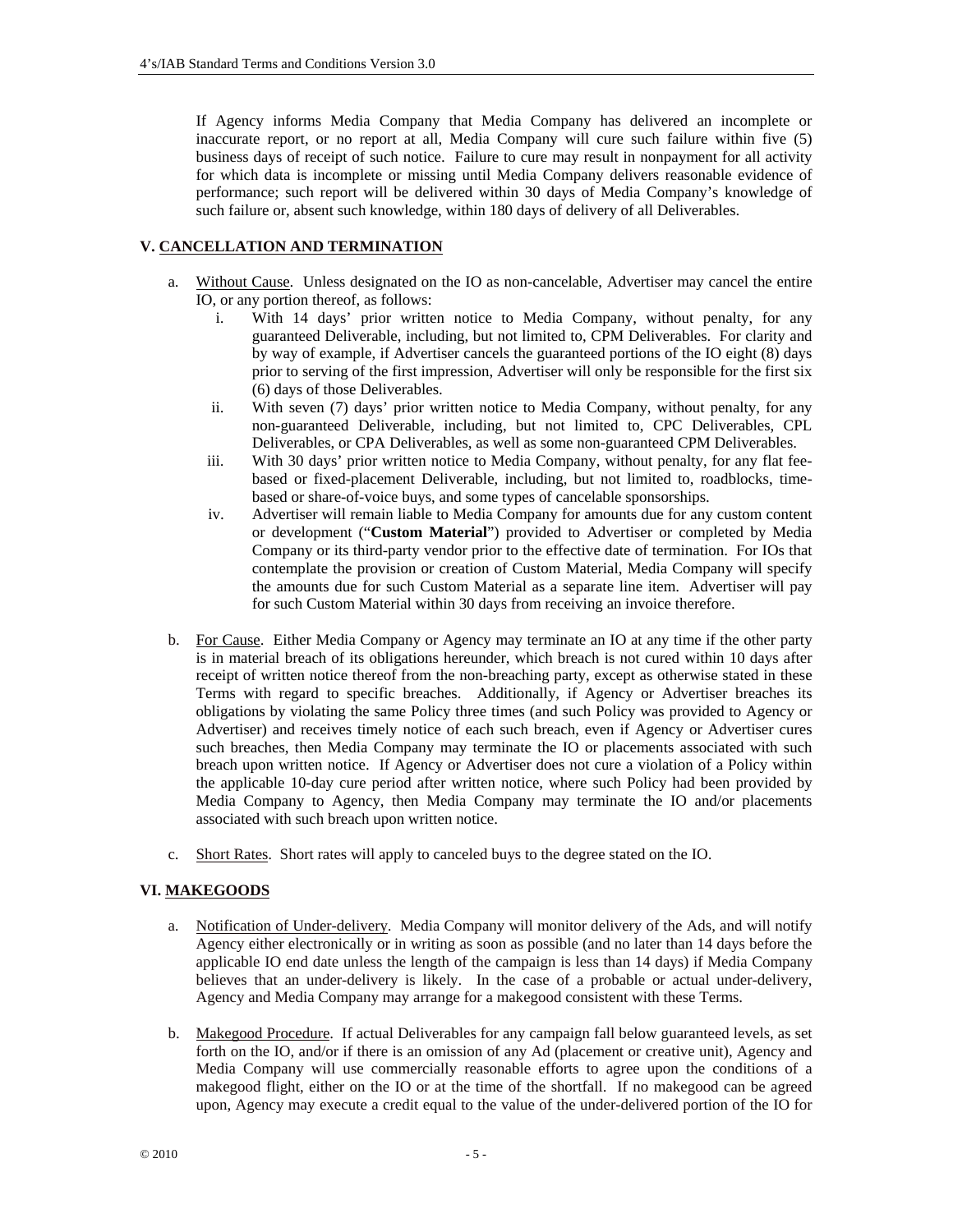which it was charged. If Agency or Advertiser has made a cash prepayment to Media Company, specifically for the campaign IO for which under-delivery applies, then, if Agency and/or Advertiser is reasonably current on all amounts owed to Media Company under any other agreement for such Advertiser, Agency may elect to receive a refund for the under-delivery equal to the difference between the applicable pre-payment and the value of the delivered portion of the campaign. In no event will Media Company provide a makegood or extend any Ad beyond the period set forth on the IO without the prior written consent of Agency.

c. Unguaranteed Deliverables. If an IO contains CPA Deliverables, CPL Deliverables, or CPC Deliverables, the predictability, forecasting, and conversions for such Deliverables may vary and guaranteed delivery, even delivery, and makegoods are not available*.*

# **VII. BONUS IMPRESSIONS**

- a. With Third Party Ad Server. Where Agency uses a Third Party Ad Server, Media Company will not bonus more than 10% above the Deliverables specified on the IO without the prior written consent of Agency. Permanent or exclusive placements will run for the specified period of time regardless of over-delivery, unless the IO establishes an impression cap for Third Party Ad Server activity. Agency will not be charged by Media Company for any additional Deliverables above any level guaranteed or capped on the IO. If a Third Party Ad Server is being used and Agency notifies Media Company that the guaranteed or capped levels stated on the IO have been reached, Media Company will use commercially reasonable efforts to suspend delivery and, within 48 hours of receiving such notice, Media Company may either (i) serve any additional Ads itself or (ii) be held responsible for all applicable incremental Ad serving charges incurred by Advertiser but only (A) after such notice has been provided, and (B) to the extent such charges are associated with overdelivery by more than 10% above such guaranteed or capped levels.
- b. No Third Party Ad Server. Where Agency does not use a Third Party Ad Server, Media Company may bonus as many ad units as Media Company chooses unless otherwise indicated on the IO. Agency will not be charged by Media Company for any additional Deliverables above any level guaranteed on the IO.

# **VIII. FORCE MAJEURE**

- a. Generally. Excluding payment obligations, neither Agency nor Media Company will be liable for delay or default in the performance of its respective obligations under these Terms if such delay or default is caused by conditions beyond its reasonable control, including, but not limited to, fire, flood, accident, earthquakes, telecommunications line failures, electrical outages, network failures, acts of God, or labor disputes ("**Force Majeure event**"). If Media Company suffers such a delay or default, Media Company will make reasonable efforts within five (5) business days to recommend a substitute transmission for the Ad or time period for the transmission. If no such substitute time period or makegood is reasonably acceptable to Agency, Media Company will allow Agency a pro rata reduction in the space, time, and/or program charges hereunder in the amount of money assigned to the space, time, and/or program charges at time of purchase. In addition, Agency will have the benefit of the same discounts that would have been earned had there been no default or delay.
- b. Related to Payment. If Agency's ability to transfer funds to third parties has been materially negatively impacted by an event beyond the Agency's reasonable control, including, but not limited to, failure of banking clearing systems or a state of emergency, then Agency will make every reasonable effort to make payments on a timely basis to Media Company, but any delays caused by such condition will be excused for the duration of such condition. Subject to the foregoing, such excuse for delay will not in any way relieve Agency from any of its obligations as to the amount of money that would have been due and paid without such condition.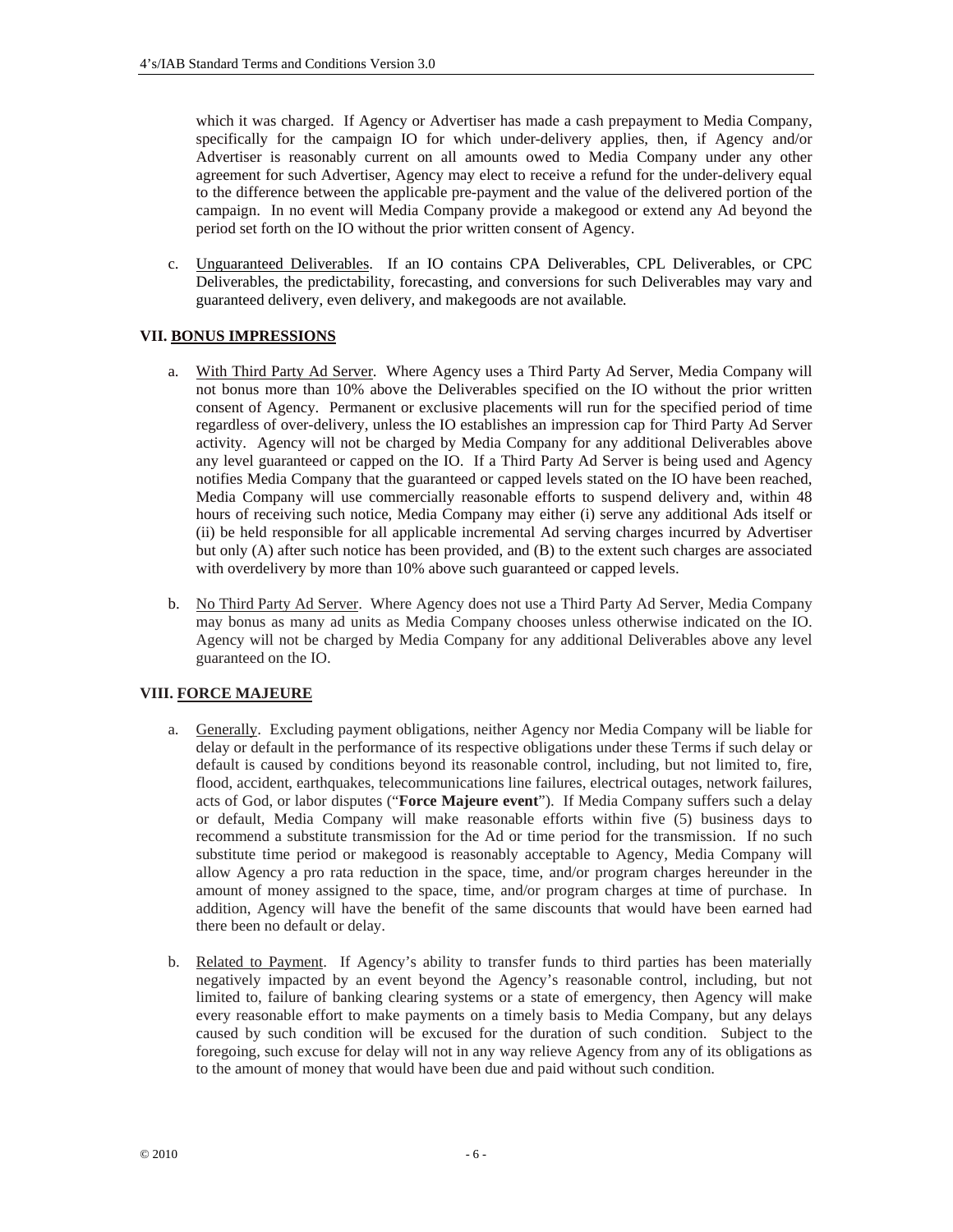c. Cancellation. If a Force Majeure event has continued for five (5) business days, Media Company and/or Agency has the right to cancel the remainder of the IO without penalty.

# **IX. AD MATERIALS**

- a. Submission. Agency will submit Advertising Materials pursuant to Section II(c) in accordance with Media Company's then-existing Policies. Media Company's sole remedies for a breach of this provision are set forth in Section V(c), above, Sections IX (c) and (d), below, and Sections X (b) and (c), below.
- b. Late Creative. If Advertising Materials are not received by the IO start date, Media Company will begin to charge the Advertiser on the IO start date on a pro rata basis based on the full IO, excluding portions consisting of performance-based, non-guaranteed inventory, for each full day the Advertising Materials are not received. If Advertising Materials are late based on the Policies, Media Company is not required to guarantee full delivery of the IO. Media Company and Agency will negotiate a resolution if Media Company has received all required Advertising Materials in accordance with Section  $IX(a)$  but fails to commence a campaign on the IO start date.
- c. Compliance. Media Company reserves the right within its discretion to reject or remove from its Site any Ads for which the Advertising Materials, software code associated with the Advertising Materials (*e.g.* pixels, tags, JavaScript), or the website to which the Ad is linked do not comply with its Policies, or that in Media Company's sole reasonable judgment, do not comply with any applicable law, regulation, or other judicial or administrative order. In addition, Media Company reserves the right within its discretion to reject or remove from its Site any Ads for which the Advertising Materials or the website to which the Ad is linked are, or may tend to bring, disparagement, ridicule, or scorn upon Media Company or any of its Affiliates (as defined below), provided that if Media Company has reviewed and approved such Ads prior to their use on the Site, Media Company will not immediately remove such Ads before making commercially reasonable efforts to acquire mutually acceptable alternative Advertising Materials from Agency.
- d. Damaged Creative. If Advertising Materials provided by Agency are damaged, not to Media Company's specifications, or otherwise unacceptable, Media Company will use commercially reasonable efforts to notify Agency within two (2) business days of its receipt of such Advertising Materials.
- e. No Modification. Media Company will not edit or modify the submitted Ads in any way, including, but not limited to, resizing the Ad, without Agency's approval. Media Company will use all Ads in strict compliance with these Terms and any written instructions provided on the IO.
- f. Ad Tags. When applicable, Third Party Ad Server tags will be implemented so that they are functional in all aspects.
- g. Trademark Usage. Media Company, on the one hand, and Agency and Advertiser, on the other, will not use the other's trade name, trademarks, logos, or Ads in any public announcement (including, but not limited to, in any press release) regarding the existence or content of these Terms or an IO without the other's prior written approval.

#### **X. INDEMNIFICATION**

a. By Media Company. Media Company will defend, indemnify, and hold harmless Agency, Advertiser, and each of its Affiliates and Representatives from damages, liabilities, costs, and expenses (including reasonable attorneys' fees) (collectively, "**Losses**") resulting from any claim, judgment, or proceeding (collectively, "**Claims**") brought by a Third Party and resulting from (i) Media Company's alleged breach of Section XII or of Media Company's representations and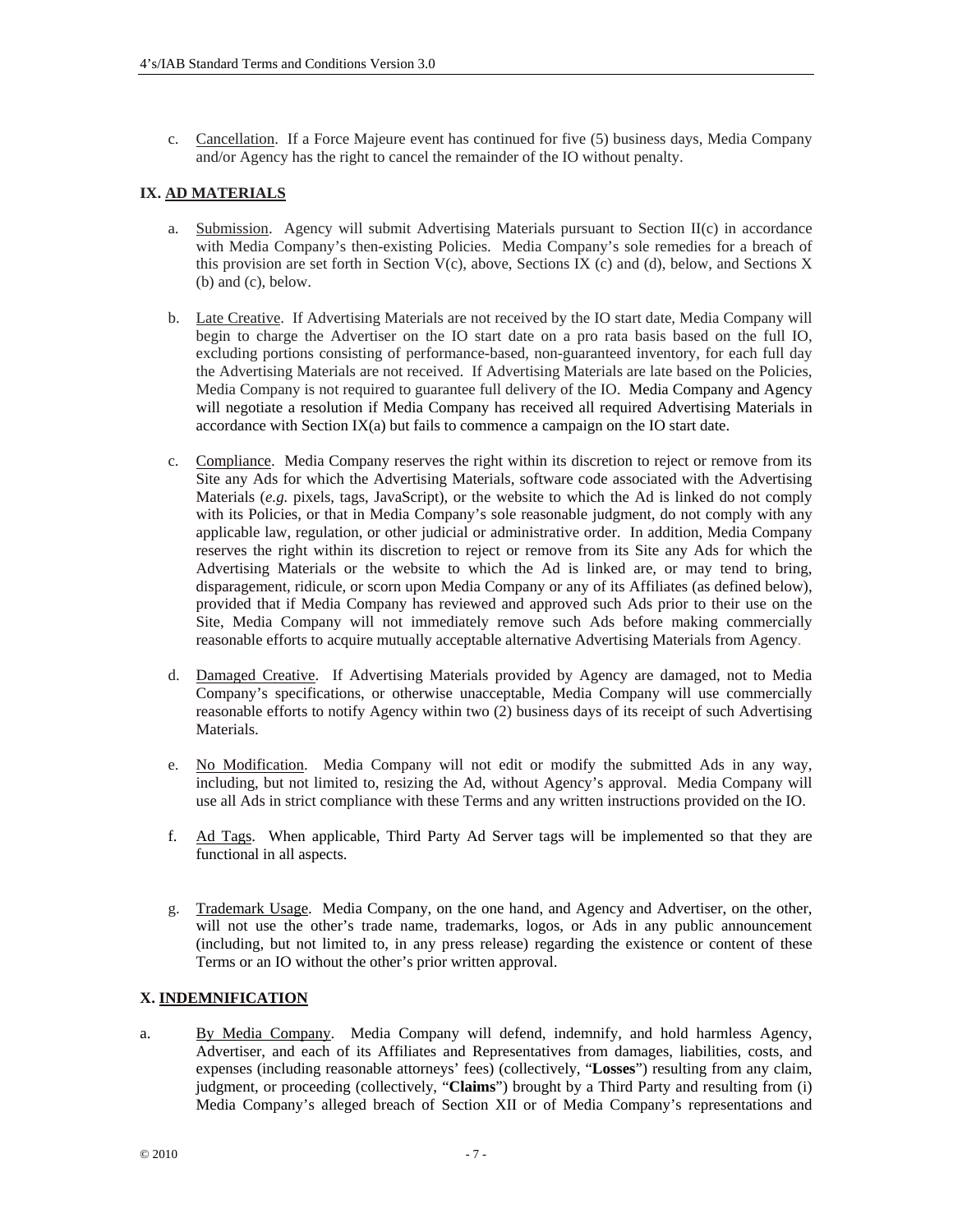warranties in Section XIV(a), (ii) Media Company's display or delivery of any Ad in breach of Section  $II(a)$  or Section IX(e), or (iii) Advertising Materials provided by Media Company for an Ad (and not by Agency, Advertiser, and/or each of its Affiliates and/or Representatives) ("**Media Company Advertising Materials**") that: (A) violate any applicable law, regulation, judicial or administrative action, or the right of a Third Party; or (B) are defamatory or obscene. Notwithstanding the foregoing, Media Company will not be liable for any Losses resulting from Claims to the extent that such Claims result from (1) Media Company's customization of Ads or Advertising Materials based upon detailed specifications, materials, or information provided by the Advertiser, Agency, and/or each of its Affiliates and/or Representatives, or (2) a user viewing an Ad outside of the targeting set forth on the IO, which viewing is not directly attributable to Media Company's serving such Ad in breach of such targeting.

- b. By Advertiser. Advertiser will defend, indemnify, and hold harmless Media Company and each of its Affiliates and Representatives from Losses resulting from any Claims brought by a Third Party resulting from (i) Advertiser's alleged breach of Section XII or of Advertiser's representations and warranties in Section XIV(a), (ii) Advertiser's violation of Policies (to the extent the terms of such Policies have been provided (*e.g.*, by making such Policies available by providing a URL) via email or other affirmative means, to Agency or Advertiser at least 14 days prior to the violation giving rise to the Claim), or (iii) the content or subject matter of any Ad or Advertising Materials to the extent used by Media Company in accordance with these Terms or an IO.
- c. By Agency. Agency represents and warrants that it has the authority as Advertiser's agent to bind Advertiser to these Terms and each IO, and that all of Agency's actions related to these Terms and each IO will be within the scope of such agency. Agency will defend, indemnify, and hold harmless Media Company and each of its Affiliates and Representatives from Losses resulting from (i) Agency's alleged breach of the foregoing sentence, or (ii) Claims brought by a Third Party alleging that Agency has breached its express, Agency-specific obligations under Section XII.
- d. Procedure. The indemnified party(s) will promptly notify the indemnifying party of all Claims of which it becomes aware (provided that a failure or delay in providing such notice will not relieve the indemnifying party's obligations except to the extent such party is prejudiced by such failure or delay), and will: (i) provide reasonable cooperation to the indemnifying party at the indemnifying party's expense in connection with the defense or settlement of all Claims; and (ii) be entitled to participate at its own expense in the defense of all Claims. The indemnified party(s) agrees that the indemnifying party will have sole and exclusive control over the defense and settlement of all Claims; provided, however, the indemnifying party will not acquiesce to any judgment or enter into any settlement, either of which imposes any obligation or liability on an indemnified party(s) without its prior written consent.

# **XI. LIMITATION OF LIABILITY**

Excluding Agency's, Advertiser's, and Media Company's respective obligations under Section X, damages that result from a breach of Section XII, or intentional misconduct by Agency, Advertiser, or Media Company, in no event will any party be liable for any consequential, indirect, incidental, punitive, special, or exemplary damages whatsoever, including, but not limited to, damages for loss of profits, business interruption, loss of information, and the like, incurred by another party arising out of an IO, even if such party has been advised of the possibility of such damages.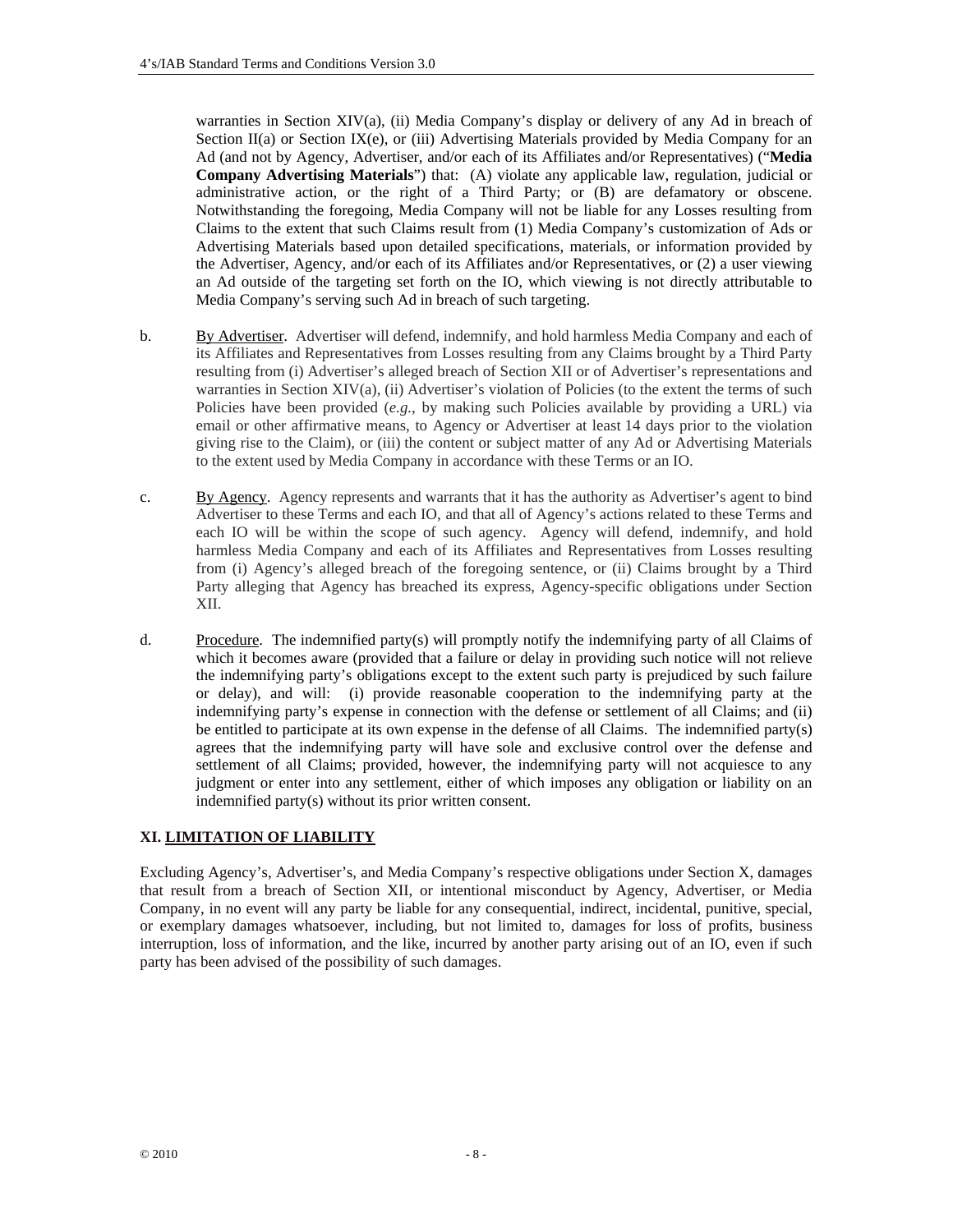#### **XII: NON-DISCLOSURE, DATA USAGE AND OWNERSHIP, PRIVACY AND LAWS**

- a. Definitions and Obligations. "**Confidential Information**" will include (i) all information marked as "Confidential," "Proprietary," or similar legend by the disclosing party ("**Discloser**") when given to the receiving party ("**Recipient**"); and (ii) information and data provided by the Discloser, which under the circumstances surrounding the disclosure should be reasonably deemed confidential or proprietary. Without limiting the foregoing, Discloser and Recipient agree that each Discloser's contribution to IO Details (as defined below) shall be considered such Discloser's Confidential Information. Recipient will protect Confidential Information in the same manner that it protects its own information of a similar nature, but in no event with less than reasonable care. Recipient shall not disclose Confidential Information to anyone except an employee, agent, Affiliate, or third party who has a need to know same, and who is bound by confidentiality and non-use obligations at least as protective of Confidential Information as are those in this section. Recipient will not use Discloser's Confidential Information other than as provided for on the IO.
- b. Exceptions. Notwithstanding anything contained herein to the contrary, the term "Confidential Information" will not include information which: (i) was previously known to Recipient; (ii) was or becomes generally available to the public through no fault of Recipient; (iii) was rightfully in Recipient's possession free of any obligation of confidentiality at, or prior to, the time it was communicated to Recipient by Discloser; (iv) was developed by employees or agents of Recipient independently of, and without reference to, Confidential Information; or (v) was communicated by Discloser to an unaffiliated third party free of any obligation of confidentiality. Notwithstanding the foregoing, the Recipient may disclose Confidential Information of the Discloser in response to a valid order by a court or other governmental body, as otherwise required by law or the rules of any applicable securities exchange, or as necessary to establish the rights of either party under these Terms; provided, however, that both Discloser and Recipient will stipulate to any orders necessary to protect such information from public disclosure.
- c. Additional Definitions. As used herein the following terms shall have the following definitions:
	- i. "**User Volunteered Data**" is personally identifiable information collected from individual users by Media Company during delivery of an Ad pursuant to the IO, but only where it is expressly disclosed to such individual users that such collection is solely on behalf of Advertiser.
	- ii. "**IO Details**" are details set forth on the IO but only when expressly associated with the applicable Discloser, including, but not limited to, Ad pricing information, Ad description, Ad placement information, and Ad targeting information.
	- iii. "**Performance Data**" is data regarding a campaign gathered during delivery of an Ad pursuant to the IO (*e.g.*, number of impressions, interactions, and header information), but excluding Site Data or IO Details.
	- iv. "**Site Data**" is any data that is (A) preexisting Media Company data used by Media Company pursuant to the IO; (B) gathered pursuant to the IO during delivery of an Ad that identifies or allows identification of Media Company, Media Company's Site, brand, content, context, or users as such; or (C) entered by users on any Media Company Site other than User Volunteered Data.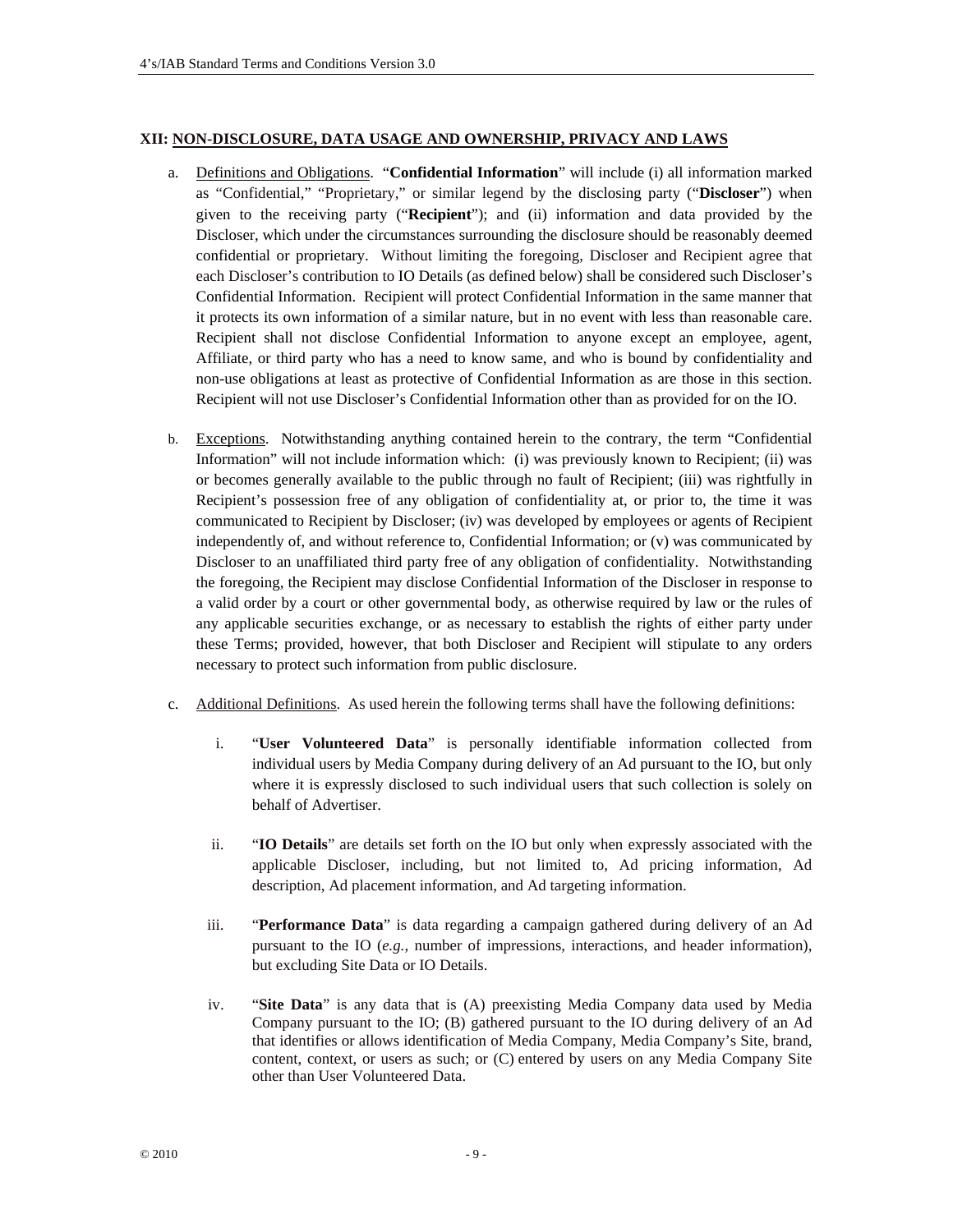- v. "**Collected Data**" consists of IO Details, Performance Data, and Site Data.
- vi. "**Repurposing**" means retargeting a user or appending data to a non-public profile regarding a user for purposes other than performance of the IO.
- vii. "**Aggregated**" means a form in which data gathered under an IO is combined with data from numerous campaigns of numerous Advertisers and precludes identification, directly or indirectly, of an Advertiser.
- d. Use of Collected Data.
	- i. Unless otherwise authorized by Media Company, Advertiser will not: (A) use Collected Data for Repurposing; provided, however, that Performance Data may be used for Repurposing so long as it is not joined with any IO Details or Site Data; (B) disclose IO Details of Media Company or Site Data to any Affiliate or Third Party except as set forth in Section XII(d)(iii).
	- ii. Unless otherwise authorized by Agency or Advertiser, Media Company will not: (A) use or disclose IO Details of Advertiser, Performance Data, or a user's recorded view or click of an Ad, each of the foregoing on a non-Aggregated basis, for Repurposing or any purpose other than performing under the IO, compensating data providers in a way that precludes identification of the Advertiser, or internal reporting or internal analysis; or (B) use or disclose any User Volunteered Data in any manner other than in performing under the IO.
	- iii. Advertiser, Agency, and Media Company (each a "**Transferring Party**") will require any Third Party or Affiliate used by the Transferring Party in performance of the IO on behalf of such Transferring Party to be bound by confidentiality and non-use obligations at least as restrictive as those on the Transferring Party, unless otherwise set forth in the IO.
- e. User Volunteered Data. All User Volunteered Data is the property of Advertiser, is subject to the Advertiser's posted privacy policy, and is considered Confidential Information of Advertiser. Any other use of such information will be set forth on the IO and signed by both parties.
- f. Privacy Policies. Agency, Advertiser, and Media Company will post on their respective Web sites their privacy policies and adhere to their privacy policies, which will abide by applicable laws. Failure by Media Company, on the one hand, or Agency or Advertiser, on the other, to continue to post a privacy policy, or non-adherence to such privacy policy, is grounds for immediate cancellation of the IO by the other party.
- g. Compliance with Law. Agency, Advertiser, and Media Company will at all times comply with all federal, state, and local laws, ordinances, regulations, and codes which are applicable to their performance of their respective obligations under the IO.
- h. Agency Use of Data. Agency will not: (i) use Collected Data unless Advertiser is permitted to use such Collected Data, nor (ii) use Collected Data in ways that Advertiser is not allowed to use such Collected Data. Notwithstanding the foregoing or anything to the contrary herein, the restrictions on Advertiser in Section XII(d)(i) shall not prohibit Agency from (A) using Collected Data on an Aggregated basis for internal media planning purposes only (but not for Repurposing),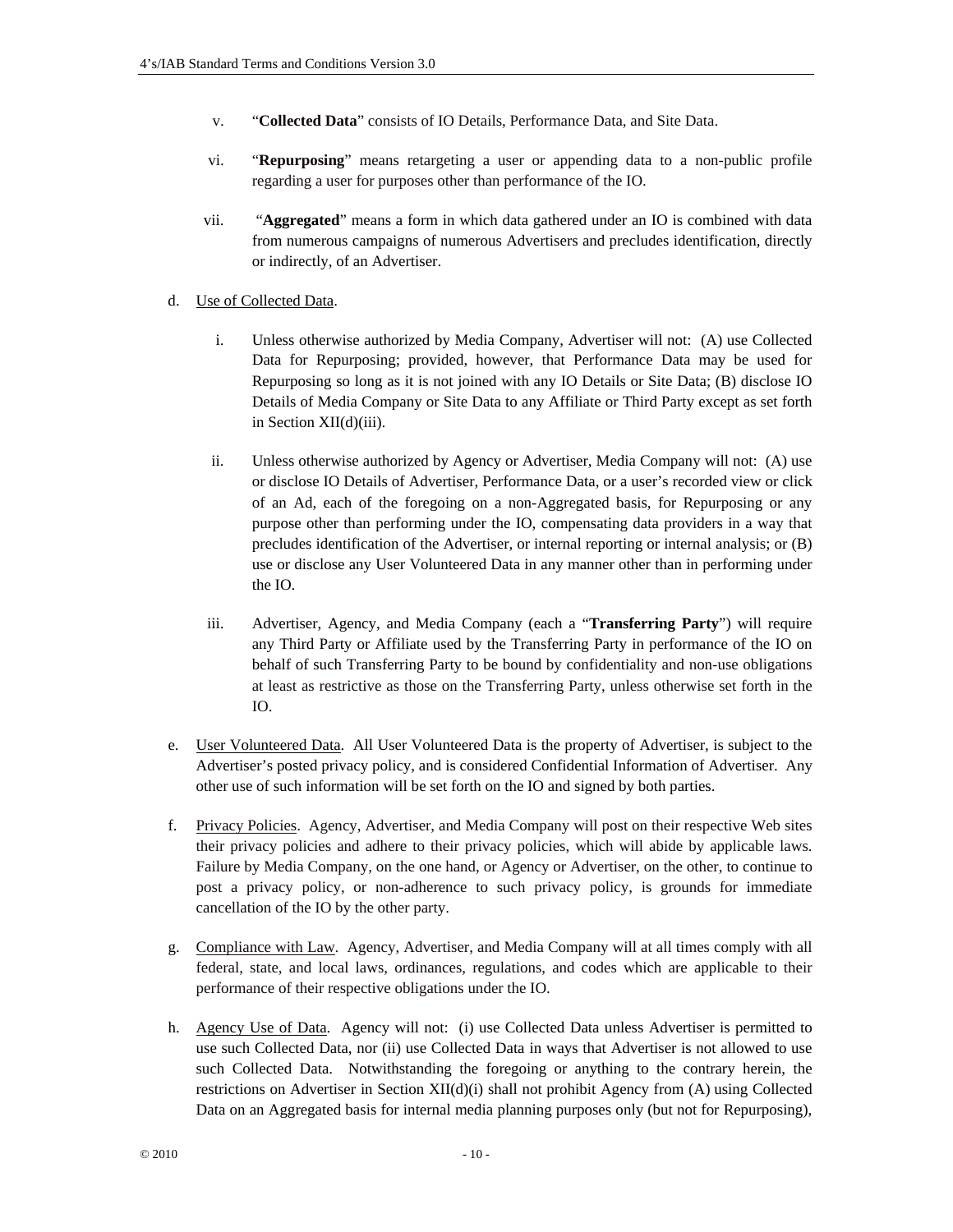or (B) disclosing qualitative evaluations of Aggregated Collected Data to its clients and potential clients, and Media Companies on behalf of such clients or potential clients, for the purpose of media planning.

# **XIII. THIRD PARTY AD SERVING AND TRACKING (Applicable if Third Party Ad Server is used)**

- a. Ad Serving and Tracking. Media Company will track delivery through its ad server and, provided that Media Company has approved in writing a Third Party Ad Server to run on its properties, Agency will track delivery through such Third Party Ad Server. Agency may not substitute the specified Third Party Ad Server without Media Company's prior written consent.
- b. Controlling Measurement. If both parties are tracking delivery, the measurement used for invoicing advertising fees under an IO ("**Controlling Measurement**") will be determined as follows:
	- i. Except as specified in Section  $XIII(b)(iii)$ , the Controlling Measurement will be taken from an ad server that is certified as compliant with the IAB/AAAA Ad Measurement Guidelines (the "**IAB/AAAA Guidelines**").
	- ii. If both ad servers are compliant with the IAB/AAAA Guidelines, the Controlling Measurement will be the Third Party Ad Server if such Third Party Ad Server provides an automated, daily reporting interface which allows for automated delivery of relevant and non-proprietary statistics to Media Company in an electronic form that is approved by Media Company; provided, however, that Media Company must receive access to such interface in the timeframe set forth in Section XIII(c), below.
	- iii. If neither party's ad server is compliant with the IAB/AAAA Guidelines or the requirements in subparagraph (ii), above, cannot be met, the Controlling Measurement will be based on Media Company's ad server, unless otherwise agreed by Agency and Media Company in writing.
- c. Ad Server Reporting Access. As available, the party responsible for the Controlling Measurement will provide the other party with online or automated access to relevant and non-proprietary statistics from the ad server within one (1) day after campaign launch. The other party will notify the party with Controlling Measurement if such party has not received such access. If such online or automated reporting is not available, the party responsible for the Controlling Measurement will provide placement-level activity reports to the other party in a timely manner, as mutually agreed to by the parties or as specified in Section IV(b), above, in the case of Ads being served by Media Company. If both parties have tracked the campaign from the beginning and the party responsible for the Controlling Measurement fails to provide such access or reports as described herein, then the other party may use or provide its ad server statistics as the basis of calculating campaign delivery for invoicing. Notification may be given that access, such as login credentials or automated reporting functionality integration, applies to all current and future IOs for one or more Advertisers, in which case new access for each IO is not necessary.
- d. Discrepant Measurement. If the difference between the Controlling Measurement and the other measurement exceeds 10% over the invoice period and the Controlling Measurement is lower, the parties will facilitate a reconciliation effort between Media Company and Third Party Ad Server measurements. If the discrepancy cannot be resolved and a good faith effort to facilitate the reconciliation has been made, Agency reserves the right to either:
	- i. Consider the discrepancy an under-delivery of the Deliverables as described in Section VI(b), whereupon the parties will act in accordance with that Section, including the requirement that Agency and Media Company make an effort to agree upon the conditions of a makegood flight and delivery of any makegood will be measured by the Third Party Ad Server, or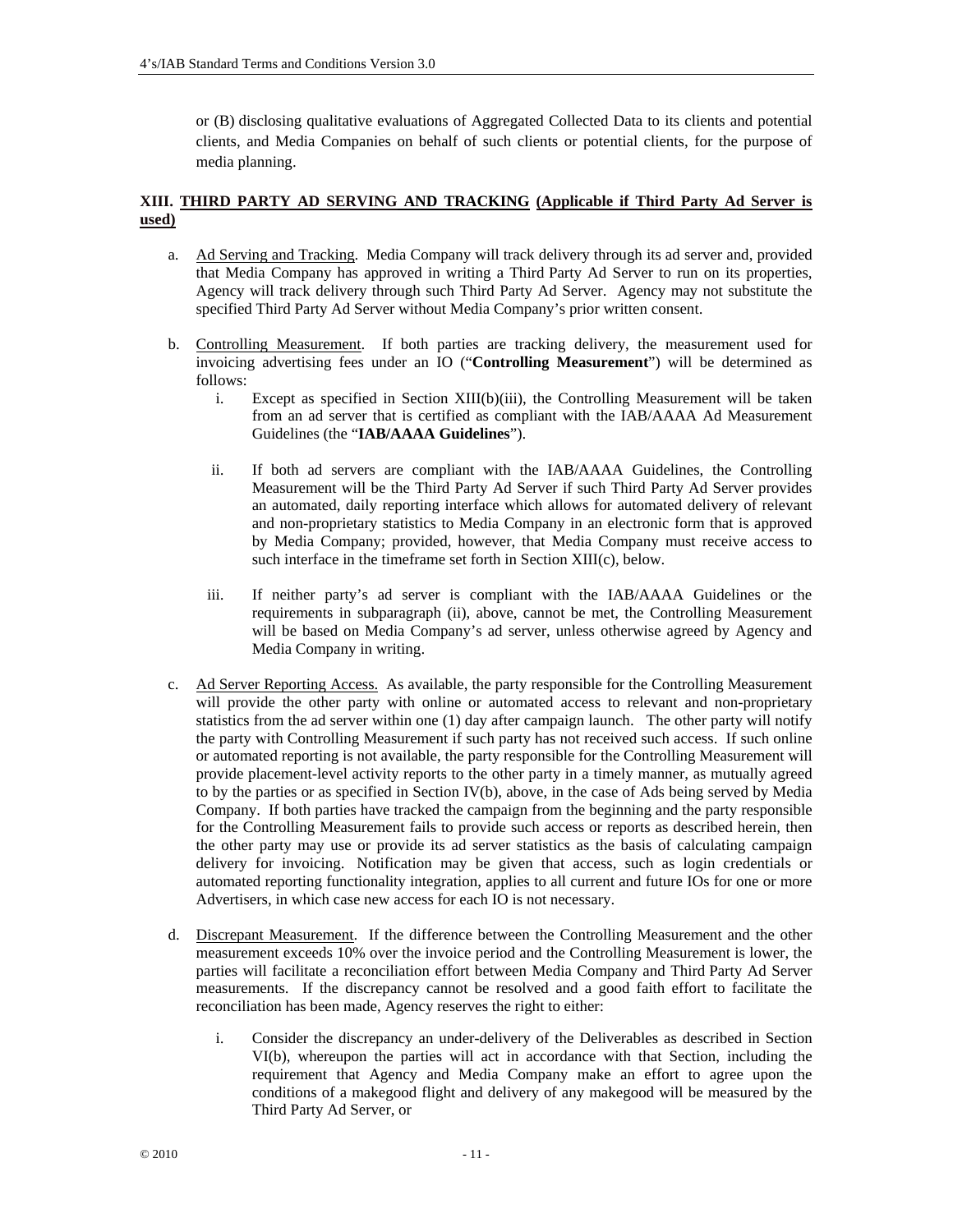- ii. Pay invoice based on Controlling Measurement-reported data, plus a 10% upward adjustment to delivery.
- e. Measurement Methodology. Media Company will make reasonable efforts to publish, and Agency will make reasonable efforts to cause the Third Party Ad Server to publish, a disclosure in the form specified by the AAAA and IAB regarding their respective ad delivery measurement methodologies with regard to compliance with the IAB/AAAA Guidelines.
- f. Third Party Ad Server Malfunction. Where Agency is using a Third Party Ad Server and that Third Party Ad Server cannot serve the Ad, Agency will have a one-time right to temporarily suspend delivery under the IO for a period of up to 72 hours. Upon written notification by Agency of a non-functioning Third Party Ad Server, Media Company will have 24 hours to suspend delivery. Following that period, Agency will not be held liable for payment for any Ad that runs within the immediately following 72-hour period until Media Company is notified that the Third Party Ad Server is able to serve Ads. After the 72-hour period passes and Agency has not provided written notification that Media Company can resume delivery under the IO, Advertiser will pay for the Ads that would have run, or are run, after the 72-hour period but for the suspension, and can elect Media Company to serve Ads until the Third Party Ad Server is able to serve Ads. If Agency does not so elect for Media Company to serve the Ads until Third Party Ad Server is able to serve Ads, Media Company may use the inventory that would have been otherwise used for Media Company's own advertisements or advertisements provided by a Third Party.
- g. Third Party Ad Server Fixed. Upon notification that the Third Party Ad Server is functioning, Media Company will have 72 hours to resume delivery. Any delay in the resumption of delivery beyond this period, without reasonable explanation, will result in Media Company owing a makegood to Agency.

# **XIV. MISCELLANEOUS**

- a. Necessary Rights. Media Company represents and warrants that Media Company has all necessary permits, licenses, and clearances to sell the Deliverables specified on the IO subject to these Terms. Advertiser represents and warrants that Advertiser has all necessary licenses and clearances to use the content contained in the Ads and Advertising Materials as specified on the IO and subject to these Terms, including any applicable Policies.
- b. Assignment. Neither Agency nor Advertiser may resell, assign, or transfer any of its rights or obligations hereunder, and any attempt to resell, assign, or transfer such rights or obligations without Media Company's prior written approval will be null and void. All terms and conditions in these Terms and each IO will be binding upon and inure to the benefit of the parties hereto and their respective permitted transferees, successors, and assigns.
- c. Entire Agreement. Each IO (including the Terms) will constitute the entire agreement of the parties with respect to the subject matter thereof and supersede all previous communications, representations, understandings, and agreements, either oral or written, between the parties with respect to the subject matter of the IO. The IO may be executed in counterparts, each of which will be an original, and all of which together will constitute one and the same document.
- d. Conflicts; Governing Law; Amendment. In the event of any inconsistency between the terms of an IO and these Terms, the terms of the IO will prevail. All IOs will be governed by the laws of the State of [\_\_\_\_\_\_\_\_\_\_\_\_\_\_ ]. Media Company and Agency (on behalf of itself and Advertiser) agree that any claims, legal proceedings, or litigation arising in connection with the IO (including these Terms) will be brought solely in [\_\_\_\_\_\_\_\_\_ ], and the parties consent to the jurisdiction of such courts. No modification of these Terms will be binding unless in writing and signed by both parties. If any provision herein is held to be unenforceable, the remaining provisions will remain in full force and effect. All rights and remedies hereunder are cumulative.